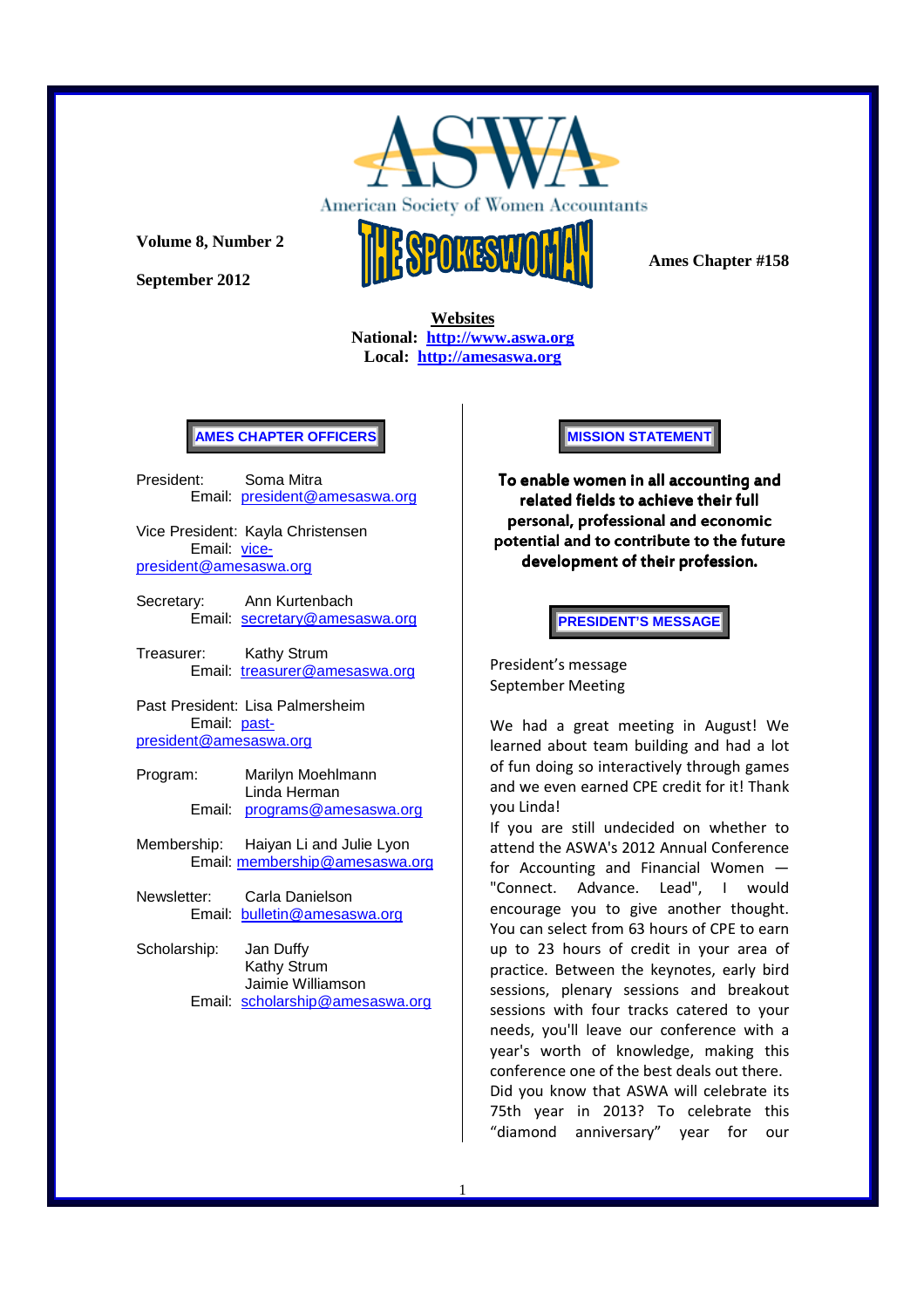

American Society of Women Accou ntants

## **Volume 8, Number 2**

**September 2012** 

 **Ames Chapter #158** 

**Websites National: http://www.aswa.org Local: http://amesaswa.org**

organization, our ASWA National Membership Committee has developed a brand new campaign themed around "diamonds in the sky". Individual members may *Shoot for the Stars* via the *Individual*  **Stargazer Award** and earn a chance to win a Kindle Fire or an Ipad each time they recruit a new member. ASWA Chapters may *Shoot for the Stars* by reaching 80% membership retention and 7.5% net increase in total membership over last year. I will be sharing more information on these in the September meeting. Looking forward to seeing you all!

Soma Mitra President Ames Chapter

**AGENDA** 

September meeting Agenda

- 1. Call to Order
- 2. Quorum
- 3. Approval of Minutes
- 4. Treasurer's Report
- 5. Committee Reports
	- a. Membership
	- b. Program
		- 1. Joint Meeting with Des Moines Chapter
		- 2. Joint Meeting with IMA
	- c. Bulletin
	- d. Scholarship
- 6. Old Business

a. Financial Literacy progress report

- 7. New Business
	- a. 2012 ASWA Annual Business Meeting Delegates b. 2012-2013 Membership Anniversary
	- blowout from National ASWA
- 8. Announcements
- 9. Adjournment

**MEETING INFORMATION** 

Date: Wednesday, September 19th

Time: 5:30 social

6:00 Meeting

Topic: Fraud

Location: Mongolian Buffet

1620 S. Kellogg Ave (off south Duff)

**AUGUST 2012 MINUTES**

Minutes American Society of Women **Accountants** Ames Chapter #158 Membership Meeting August 15, 2012

Call to Order: The June Membership Meeting of Ames Chapter #158 was called to order by President Soma Mitra in Ames at 7:05 p.m. on Wednesday,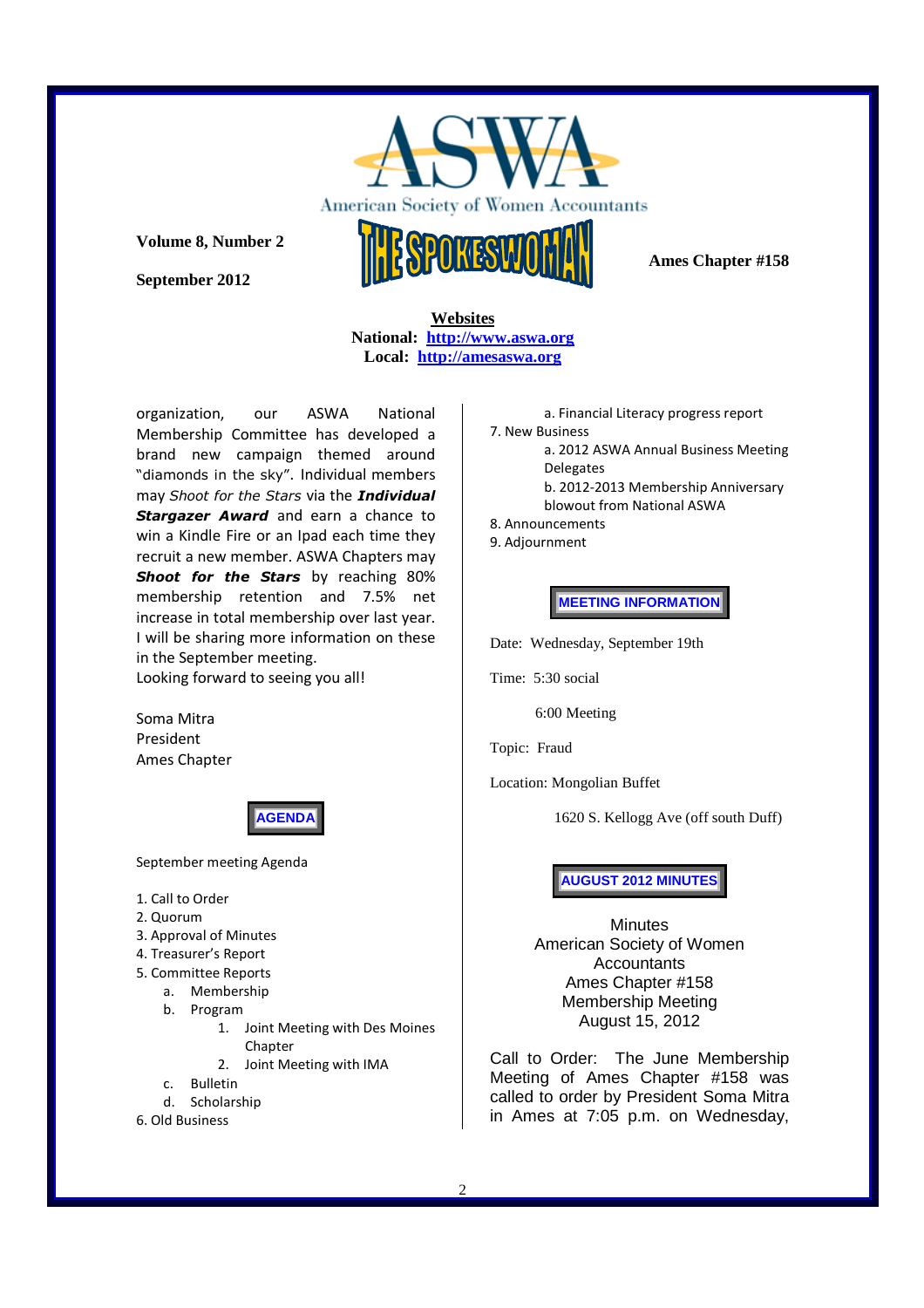

American Society of Women Acco ntants

**Volume 8, Number 2** 

**September 2012** 

 **Ames Chapter #158** 

**Websites National: http://www.aswa.org Local: http://amesaswa.org**

August 15, 2012. Those in attendance were members Linda Herman, Karen Jacobson, Ann Kurtenbach, Haiyan Li, Julie Lyon, Soma Mitra, Margaret Munson, Lisa Palmersheim, Cindy Sippel, Jaimie Williamson and guest Allison Taylor. A quorum was present.

Minutes: Karen Jacobson moved and Cindy Sippel seconded that the June minutes be approved. Motion carried.

Treasurer's Report: No report

Committee Reports:

Membership: Cindy Sippel reported that we have 29 members. Julie Lyon checked into putting the meeting notices in local newspapers. The Boone News-Republican will place a notice in the regular meeting section at no cost. The Tri-County Times and the Nevada Journal will print a meeting notice at no cost if space allows. Julie sent out a survey to 10 members asking for information to share with potential members. She asked "What made you join and what made you stay?" to inspire new members to join. Margaret Munson reported that she updated the chapter website and someone else added more information and amended it. She does not know who placed the updated information on the website.

Program: Linda Herman reported that invitations have been sent to Toni Bright, Mary Jo Gonzales and Kristy Maitre (November). The Des Moines chapter will host the October meeting. We may have a joint meeting with the IMA.

Bulletin: Margaret Munson is placing past issues of our The Spokeswoman newsletters on our website. She passed out a list of newsletters she has and would like our members to look to see if they have any past issues she is missing. She has the September, 2003 and May, 2004 issues but is missing everything in-between.

Scholarship: No report

Old Business:

Financial Literacy Progress Report – Lisa Palmersheim will present the FDIC Program, Paying for College and Cars module this fall to the Boys and Girl Club. Paperwork will be filed at the National ASWA Conference to receive the National Literacy patch.

New Business:

National Conference – Soma Mitra, Karen Jacobson and Kate Mulder are attending the conference and all will be listed as delegates and alternates.

ASWA has formed a partnership with MassMutual. Each chapter will have a MassMutual employee as a member.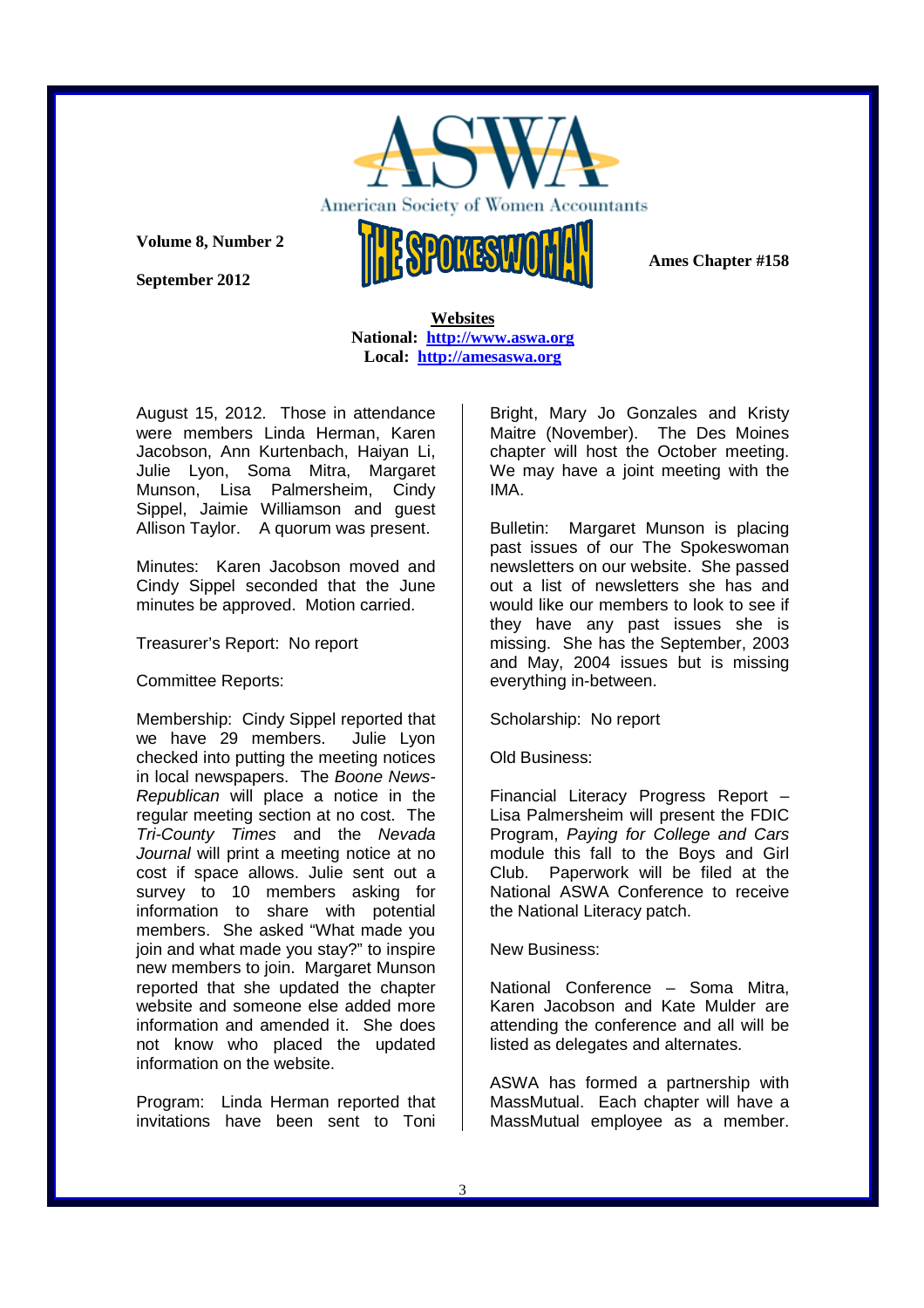

American Society of Women Acco ntants

**Volume 8, Number 2** 

**September 2012** 



 **Ames Chapter #158** 

**Websites National: http://www.aswa.org Local: http://amesaswa.org**

Barbara Bennett will join both the Ames and the Des Moines chapters. There was discussion on whether someone can be a member of more than one chapter.

Announcements:

Karen Jacobson's new e-mail address is kjacob107@hotmail.com.

The networking luncheons and meeting dates are on the website.

The Mongolian Buffet has a projector and if we have more than 10 people in attendance, we will receive \$1 off the price of the buffet.

Our next meeting will be Wednesday, September 19<sup>th</sup>. Secretary Ann Kurtenbach will not be in attendance and requested that someone take the meeting minutes for her.

Adjournment: Meeting adjourned at 7:48 p.m.

Respectfully submitted,

Ann Kurtenbach, Secretary

### **PROGRAM SCHEDULE**

#### Program

Our speakers for the September meeting will be Vicki Sheridan and Amy Pilcher from KPMG. They will cover the prevention, detection and investigation of fraud. Vicki Sheridan is a manager with KPMG – Des Moines. She currently serves various public and private audit engagements and has experience in a variety of industries specializing in diversified industrials and consumer goods. Vicki holds a B.A. in Accounting from the University of Northern Iowa and is a Certified Public Accountant. Vicki is also a member of the American Institute of Certified Public Accountants and the Iowa Society of CPAs. Amy Pilcher is a senior accountant with KPMG – Des Moines. Amy currently serves as audit in-charge on various public and private audit engagements. She has experience in a variety of industries including diversified industrials, consumer goods, insurance, and banking. Prior to joining KPMG, Amy worked for small public accounting firms in Ames, IA and Champaign, IL. There she was responsible for completing and reviewing income tax returns for individuals, partnerships, and corporations as well as risk assessment and audit procedures for several small business, construction, and non-profit clients. Amy holds a B.S. in Agri-Accounting and a M.S. in Accounting from the University of Illinois at Urbana – Champaign. She is a Certified Public Accountant and member of the American Institute of Certified Public Accountants.

The meeting will be held at the Mongolian Buffet at 1620 S. Kellogg Avenue, Ames, IA.